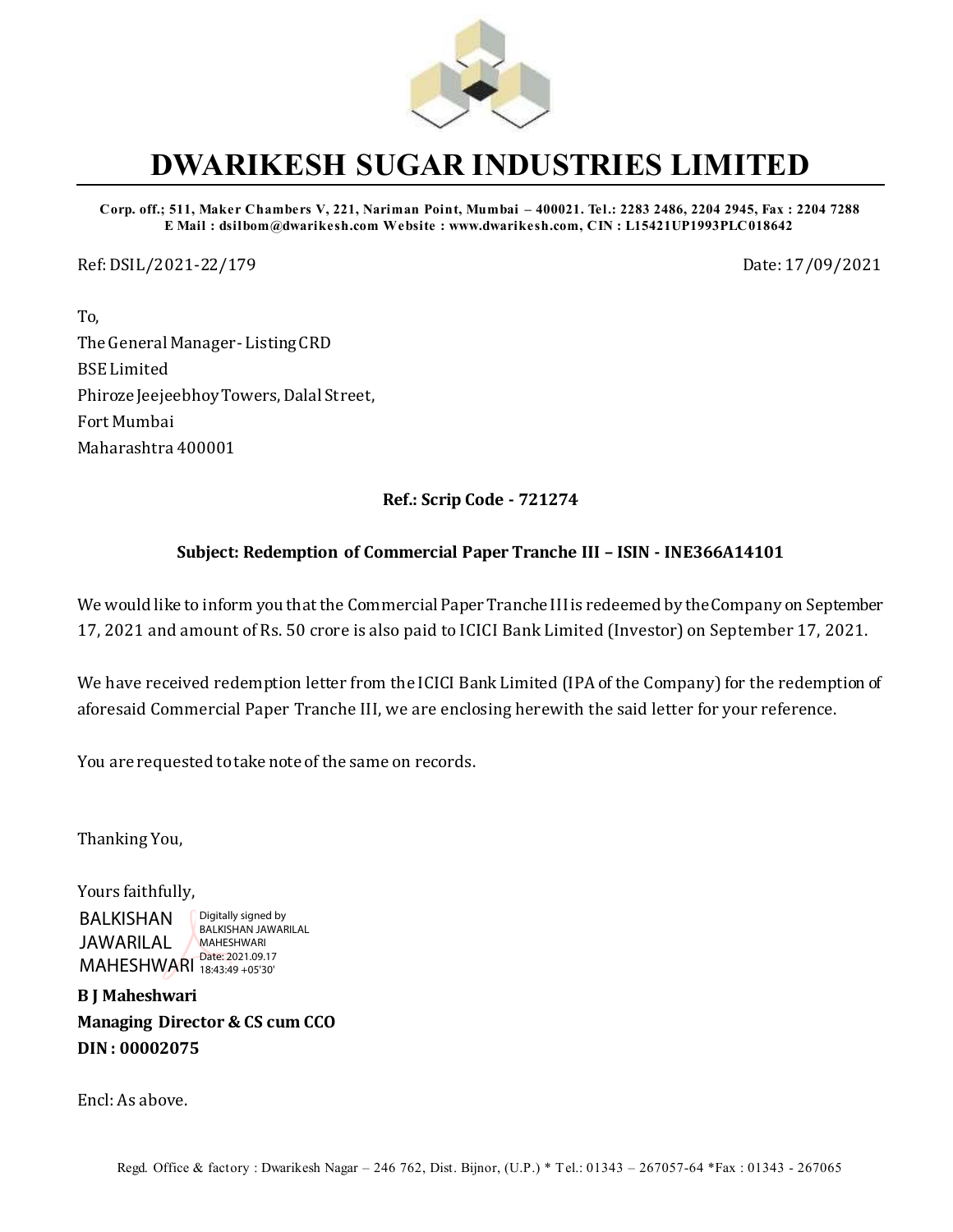

Date: 17.09.2021

#### To

#### **Vice President**

**Issuer Interface Department** National Securities Depository Limited 4th Floor, A wing, Trade World Kamala Mills Compound Senapati Bapat Marg, Lower Parel Mumbai 400 013.

Dear Sir,

### Sub: Redemption of Commercial Paper

We hereby certify that Dwarikesh Suagr Industries Limited, the Issuer has appointed us as the Issuing and Paying Agent (IPA) for the CP under reference and have entered into a valid IPA agreement with us.

For redemption of the CP issued under reference, we have been authorized by Dwarikesh Suagr Industries Limited, the Issuer to make a request to NSDL to extinguish the CPs from investor's accounts as a debit corporate action after fully redeeming the CPs.

We hereby confirm that all the necessary redemption payments have been made to the beneficiaries of CP under reference.

We therefore request you to extinguish the CP with below mentioned details from the beneficiary holders' accounts:

| Jellencial y Holders asseama<br><b>ISIN</b>               | <b>INE366A14101</b>                                               |                                      |  |
|-----------------------------------------------------------|-------------------------------------------------------------------|--------------------------------------|--|
| Date of Maturity (Date of<br>Extinguishment)              | 17-Sept-2021                                                      |                                      |  |
| Reason for Extinguishment<br>(tick any one as applicable) | Redemption<br>∕Full<br>redemption)<br><b>B</b> Partial Redemption | after<br><b>ISIN</b><br>(De-activate |  |
| Redemption details                                        | Number of records<br>(with CP holdings)                           | Number of securities<br>(Quantity)   |  |
| In NSDL                                                   |                                                                   | 1000                                 |  |
| In CDSL                                                   |                                                                   | ×                                    |  |
| Total                                                     |                                                                   | 1000                                 |  |

Yours faithfully

**ICICI Bank Limited.** Tel No: (+91-22-62276626) Fax: (022) 66538888

Signed by: YUGANDHARA ABHIJIT NAGVEKAR Reason: CPREDEMPTION Location: Mumbai. India Date: 17-Sep-2021 (03:20 PM)

**ICICI Bank Limited** ICICI Centre, First Floor, 163, H.T. Parekh Marg, Backbay Reclamation, Churchgate, Mumbai - 400 020, Maharashtra, India.

Website www.icicibank.com CIN : L65190GJ1994PLC021012 Regd. Office: ICICI Bank Tower, Near Chakli Circ Old Padra Road, Vadodara 390 00 India.

Corp. Office: ICICI Bank Towers, Bandra-Kurla Complex, Mumbai 400051, India.